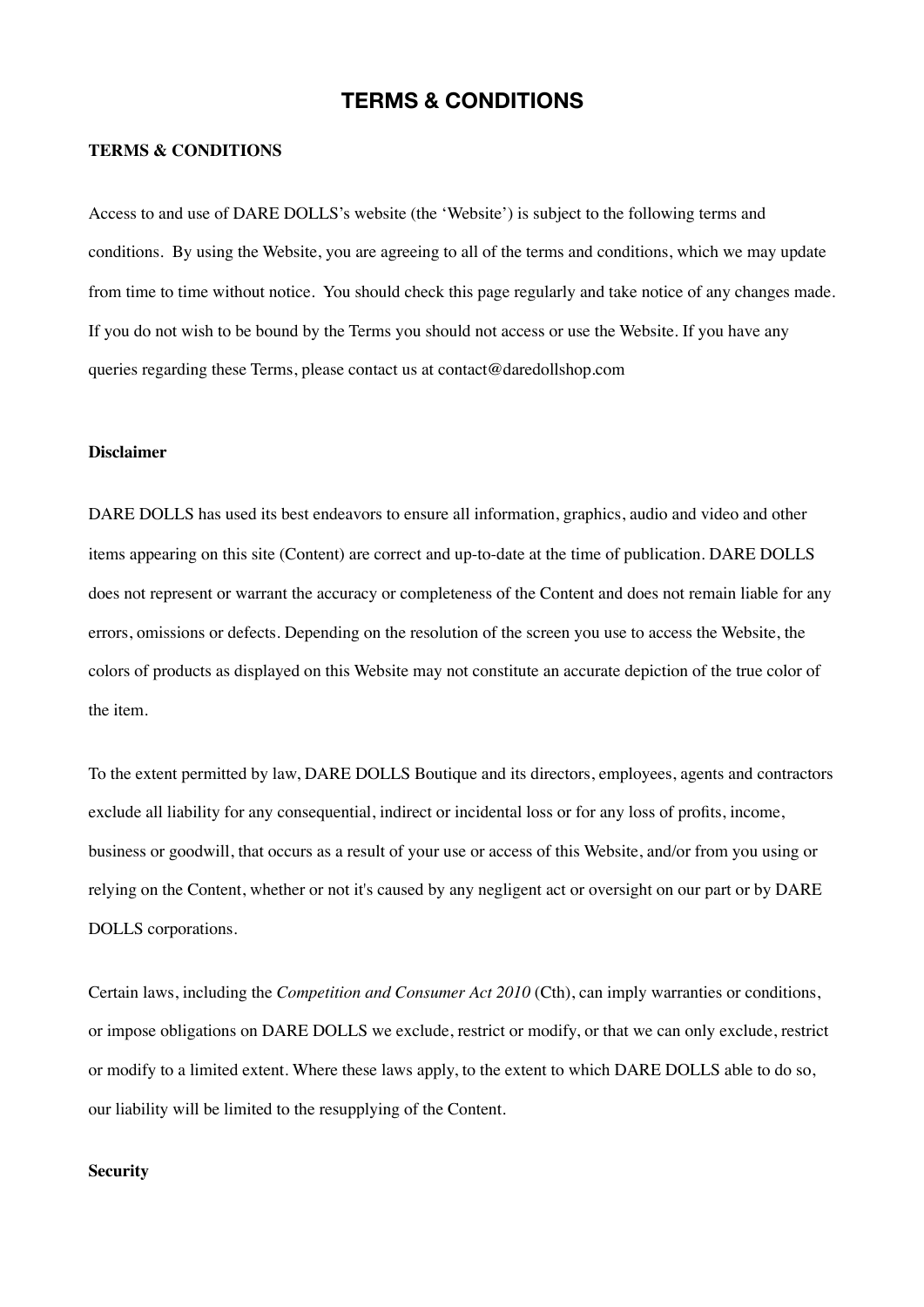DARE DOLLS not guarantee the security of using this site or any systems used to access this site. Further information about security in relation to your personal information can be found in our Privacy Policy.

# **Third party sites**

The Website may contain hyperlinks to sites operated by third parties. DARE DOLLS not control these linked sites, and we are therefore not responsible for the content of those sites. Links are provided solely for your own convenience and DARE DOLLS's decision to include a link does not constitute our recommendation or endorsement of the sites or the products and services they provide or offer. You access these sites and use or buy their products and services solely at your own risk.

#### **Intellectual Property**

#### **(a) Copyright**

All Content contained on this Website is protected by French and international copyright laws, unless indicated otherwise on this site. You may view this site and the Content using your web browser and/or smartphone and save an electronic copy, or print out a copy of the Content or parts of this site for your own information, research or study. If you do, you must: (a) not change the Content from how it appears on this site unless authorized by DARE DOLLS Intellectual Property then only according the conditions as stipulated by DARE DOLLS; and (b) include the copyright notice "© DARE DOLLS " on the copy.

You must not reproduce, frame, transmit (including broadcast), adapt, link to or use any of the Content on this Website, except as allowed by this site or as agreed by DARE DOLLS writing.

#### **(b) Trademark Notice**

This site contains registered trademarks that are, unless shown otherwise, either owned or licensed by DARE DOLLS are protected under the laws of France and other countries. You must not use DARE DOLLS's trademarks, except: (a) by saving or printing out a copy of this site as allowed under the copyright notice set out above; (b) as part of a legitimate reference to DARE DOLLS a DARE DOLLS or (c) with DARE DOLLS s prior written consent.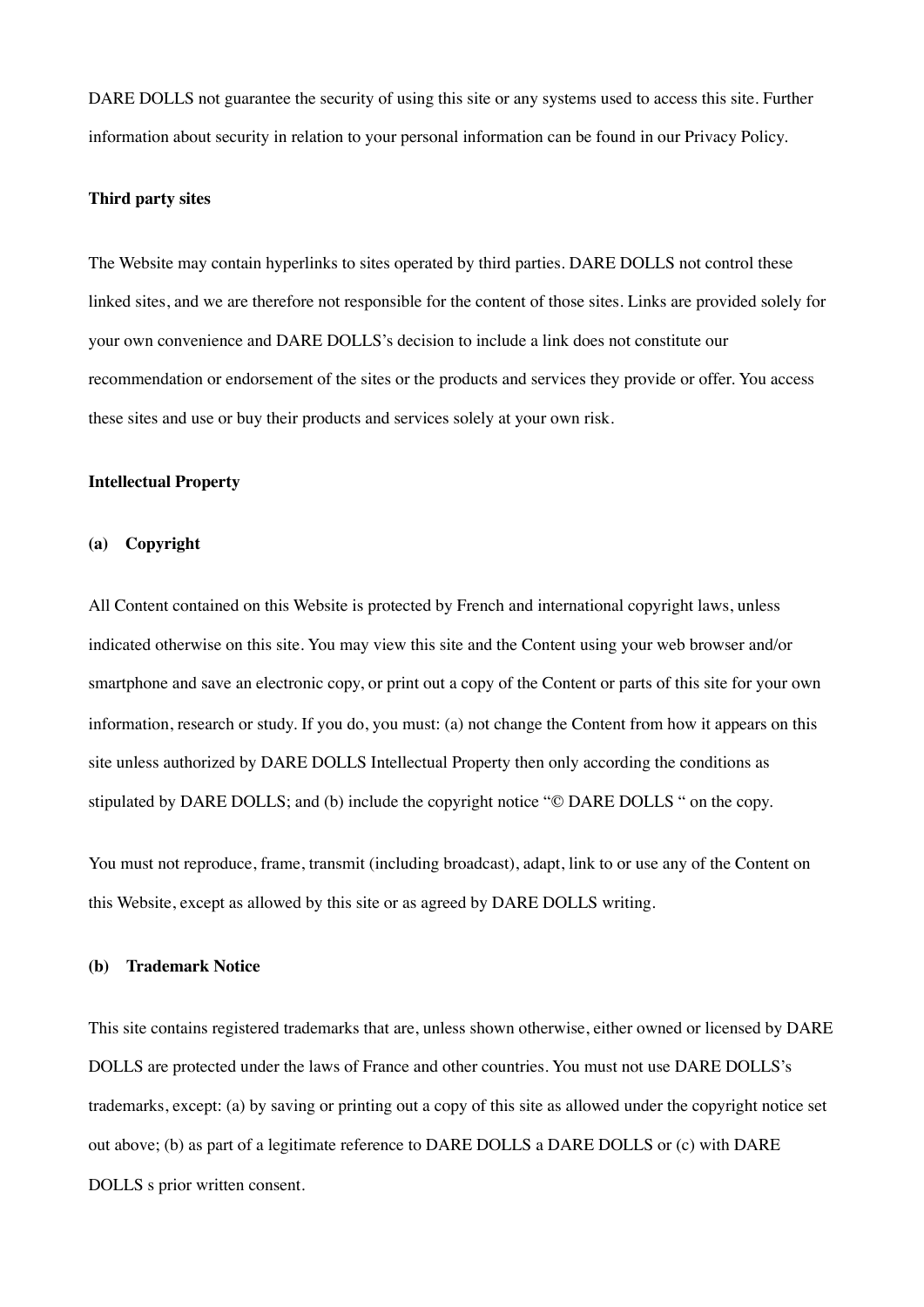The use of any trademarks on this site that are not owned or licensed by DARE DOLLS are not intended to indicate any association with, or endorsement by, the owner of that trademark.

# **(c) Intellectual Property in Designs**

This Website contains graphics and other visual representations of products protected by copyright and/or the *Designs Act 2003* (Cth) and equivalent laws in other jurisdictions. DARE DOLLS active steps to protect its rights in its designs and strictly enforces these rights pursuant to the applicable laws.

Making electronic, or other, copies of products displayed on this Website with the intent of reproducing them in whole or in part is strictly prohibited.

# **Applicable law**

By accessing the Website you accept that any disputes about this site or its Content are to be determined by the courts having jurisdiction in Europe, according to the laws in force in that State and subject to the application of any principle of conflict of laws inconsistent with this requirement.

As this site can be accessed throughout Europe and overseas, DARE DOLLS not represent that the Content complies with the laws of any country outside Europe. If you access this site from outside Europe, you do so at your own risk and responsibility, and are responsible for making sure you comply with all applicable laws in the place you are located.

#### **Purchases and Payment**

Customers must provide DARE DOLLS with complete and accurate details when making purchases. DARE DOLLS is not liable if we are given an incorrect delivery address at the time of purchase. Any additional expenses in correcting the order are the responsibility of the customer.

All prices quoted are in American Dollar (USD) and include GST. Costs related to international orders are calculated using an integrated currency converter. DARE DOLLS is not responsible for varying currency conversion rates charged by customers' banks.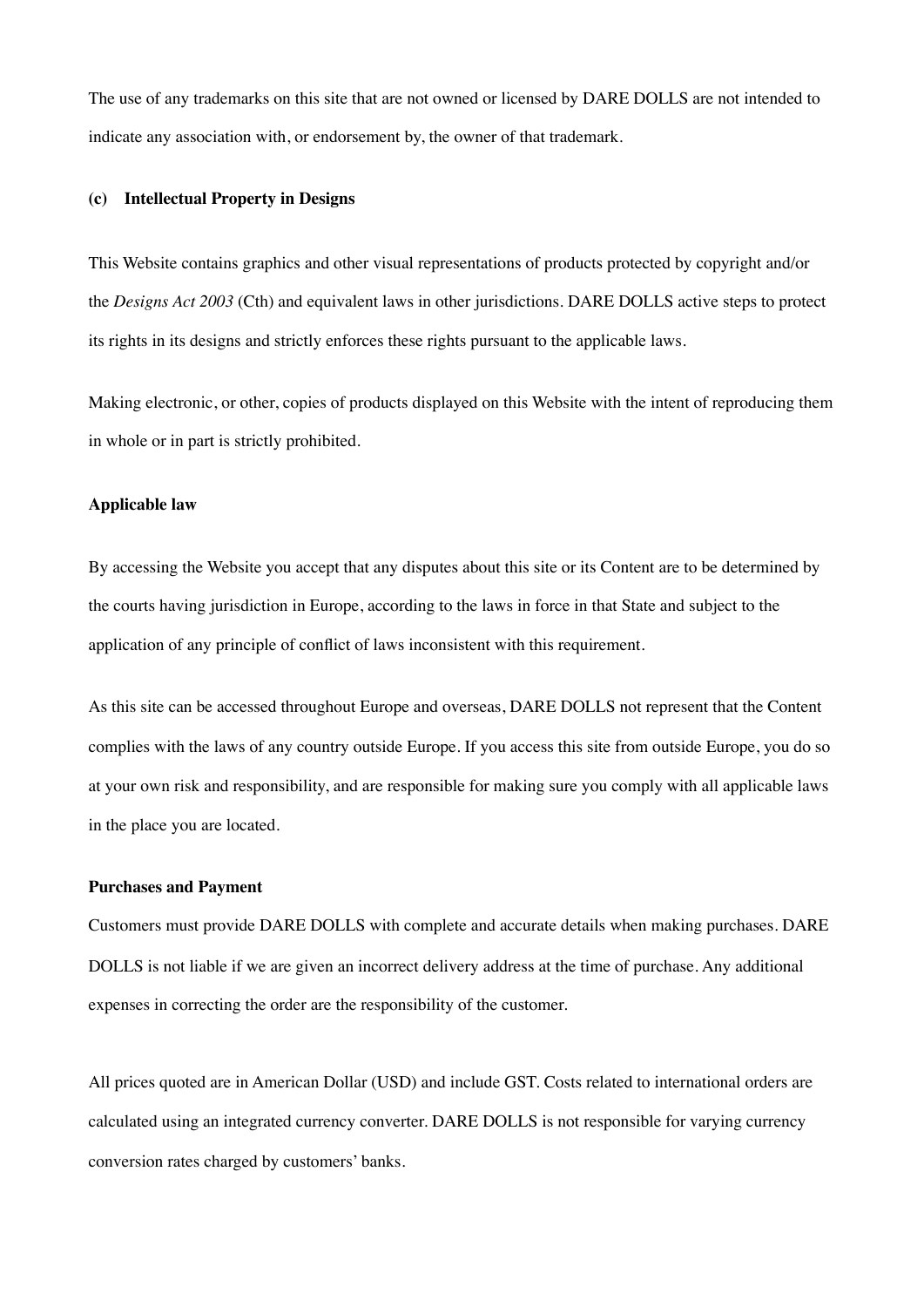Payment is processed through PayPal Upon checkout, customers will be redirected to the PayPal website where they can select their payment method. However, it is not necessary for customers to have a PayPal account to shop with DARE DOLLS. For International Credit Cards the payment is processed through Stripe with SSL (Secure Socket Layer).

**C**ustomers will receive an invoice confirming the order once DARE DOLLS receives payment. Some orders may be subject to fraud checks by DARE DOLLS staff, this means you may be required to provide additional identification to verify your transaction.

# **Discount Codes**

Discount codes cannot be used in conjunction with any other offer.

# **Order Processing**

Orders are processed on business days (Monday through Friday) excluding public holidays in Europe. Customers will be provided with tracking numbers once orders are shipped out.

See our [shipping policies](http://www.meshki.com.au/pages/shipping) for further details. In the event where a parcel is not claimed/refused by the receiver, Collissimo or Chronopost will attempt re-delivery. If our team is unable to arrange a re-delivery by Collissimo or Chronopost's cut-off time, the parcel will be destroyed and abandoned by authorities in the receiver's country. Consequently, there will be no refunds for parcels that are not claimed or refused.

# **Fraud**

DARE DOLLS takes every measure against credit card fraud. If we suspect that a customer's order may be fraudulent, we will contact the customer to confirm certain details. If the customer refuses to respond with the required information within 7 working days, we reserve the right to cancel the order.

# **Cancellation**

DARE DOLLS reserves the right to cancel any order if we are unable to provide the requested products. Customers will be immediately contacted in these cases.